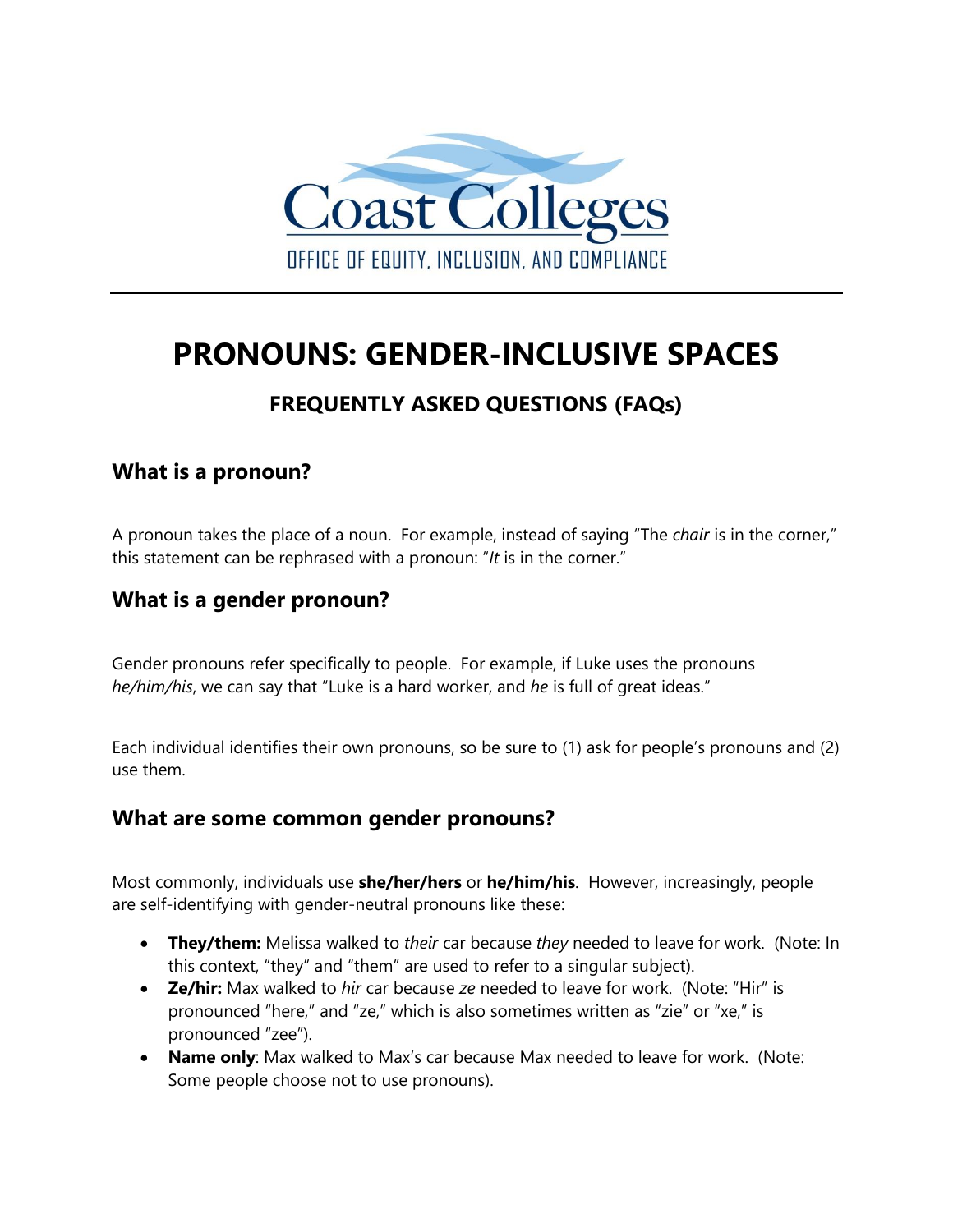This is not an inclusive list; there are many additional options. If a person uses a pronoun you do not recognize and/or are not sure how to use, just ask them for a quick lesson or clarification.

# **Why is it important to respect people's pronouns?**

This list is adapted from LGBTcampus.org and Samuel Merritt University:

- When we ask for and use someone's pronouns, we demonstrate respect for their gender identities and promote a safe and inclusive environment. We become allies.
- We cannot tell which pronouns a person uses just by looking at them.
- If a person is misidentified with pronouns they do not use, that person may feel alienated, disenfranchised, disrespected, oppressed, dismissed, and/or dysphoric.
- Many gender pronouns may be new to some people. By asking for and using a person's pronouns, we can set a good example for others – students, colleagues, and people in our personal lives – to follow.

# **How can I be inclusive with using and respecting pronouns?**

This list is adapted from LGBTcampus.org and Samuel Merritt University:

- *Use your pronouns in introductions, and ask for others' pronouns in their introductions. Here are some sample questions that can facilitate these interactions:* 
	- o "What pronouns do you use?"
	- o "How should I refer to you?"
	- o "Will you please remind me which pronouns you use?"
	- o "My name is Juan, and I use they/them. What about you?"
	- o For introductions in a classroom or group setting, you might start with, "Welcome, Everyone! Please introduce yourself to the group by providing your name, pronouns, and one interesting fact about you."
- *Include your pronouns in your email signature. Along with your name and any other information you list (such as your title, address, office phone number, etc.), you might also add a section like this:*

Example 1: Mai Nguyen (she, her, hers)

Example 2: Mai Nguyen

Pronouns: he/him/his

Example 3: Mai Nguyen

Pronouns I respond to: they/them

Example 4: Mai Nguyen